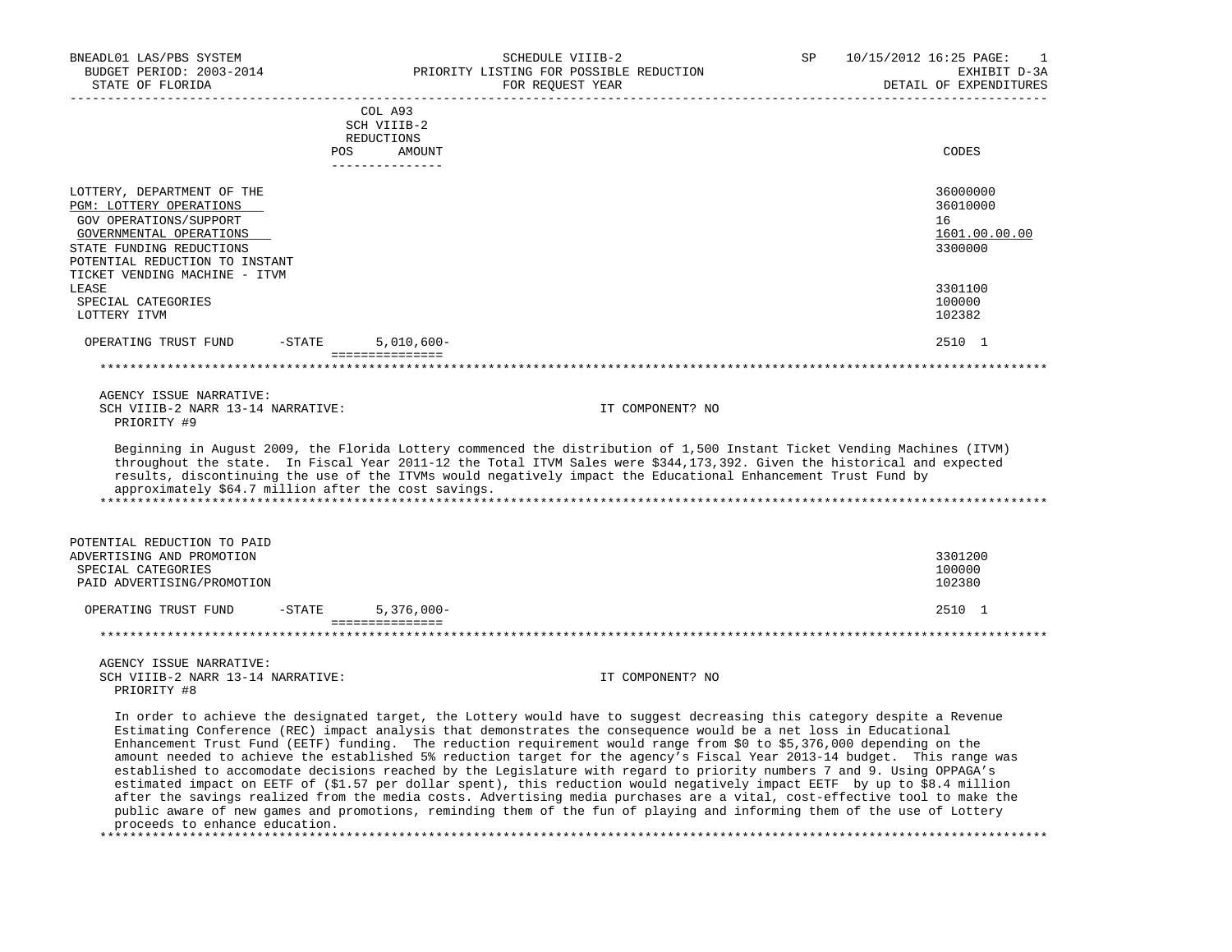| BNEADL01 LAS/PBS SYSTEM<br>BUDGET PERIOD: 2003-2014<br>STATE OF FLORIDA | SCHEDULE VIIIB-2<br>PRIORITY LISTING FOR POSSIBLE REDUCTION<br>FOR REOUEST YEAR | $\sim$ 2<br>10/15/2012 16:25 PAGE:<br>SP.<br>EXHIBIT D-3A<br>DETAIL OF EXPENDITURES |
|-------------------------------------------------------------------------|---------------------------------------------------------------------------------|-------------------------------------------------------------------------------------|
|                                                                         | COL A93<br>SCH VIIIB-2<br>REDUCTIONS                                            |                                                                                     |
|                                                                         | AMOUNT<br>POS.                                                                  | CODES                                                                               |
| LOTTERY, DEPARTMENT OF THE                                              |                                                                                 | 36000000                                                                            |
| PGM: LOTTERY OPERATIONS                                                 |                                                                                 | 36010000                                                                            |
| GOV OPERATIONS/SUPPORT                                                  |                                                                                 | 16                                                                                  |
| GOVERNMENTAL OPERATIONS                                                 |                                                                                 | 1601.00.00.00                                                                       |
| STATE FUNDING REDUCTIONS                                                |                                                                                 | 3300000                                                                             |

STATE FUNDING REDUCTIONS POTENTIAL REDUCTION TO ADVERTISING AGENCY FEES 3301300 SPECIAL CATEGORIES 100000 PHOTOS SERVICES AND SERVICES AND SERVICES AND SERVICES AND SERVICES AND SERVICES AND SERVICE SERVICES AND SERVICE SERVICES AND SERVICE SERVICES AND SERVICE SERVICES AND SERVICE SERVICE SERVICE SER ADVERTISING AGENCY FEES OPERATING TRUST FUND -STATE 400,000-<br>
2510 1 ================= \*\*\*\*\*\*\*\*\*\*\*\*\*\*\*\*\*\*\*\*\*\*\*\*\*\*\*\*\*\*\*\*\*\*\*\*\*\*\*\*\*\*\*\*\*\*\*\*\*\*\*\*\*\*\*\*\*\*\*\*\*\*\*\*\*\*\*\*\*\*\*\*\*\*\*\*\*\*\*\*\*\*\*\*\*\*\*\*\*\*\*\*\*\*\*\*\*\*\*\*\*\*\*\*\*\*\*\*\*\*\*\*\*\*\*\*\*\*\*\*\*\*\*\*\*\*\*

 AGENCY ISSUE NARRATIVE: SCH VIIIB-2 NARR 13-14 NARRATIVE: IT COMPONENT? NO PRIORITY #6

 The Department currently contracts with two advertising agencies, one for the General Market and one for the Spanish Language Market. Both agencies are required to provide a certain level of services and are compensated based upon a negotiated percentage for all activities coordinated by their firms. These percentage rates have both been negotiated downward. Each contractor is compensated based on the amount of advertising expenditures placed by their agency. While the reduction in fee rate does result in the need for less funding in the fee appropriation, the Lottery would recommend that these funds could produce a higher yield for the Educational Enhancement Trust Fund if they were transferred to the Advertising Media Category. According to the OPPAGA Study #10-17 and the Revenue Estimating Conference (REC)Impact Conference, each dollar the Lottery spends on advertising results in \$1.57 in net proceeds for the Educational Enhancement Trust Fund. Therefore the budget reduction would result in an increase to the Educational Enhancement Trust Fund of \$400,000 while the reallocation would result in more than \$628,000. \*\*\*\*\*\*\*\*\*\*\*\*\*\*\*\*\*\*\*\*\*\*\*\*\*\*\*\*\*\*\*\*\*\*\*\*\*\*\*\*\*\*\*\*\*\*\*\*\*\*\*\*\*\*\*\*\*\*\*\*\*\*\*\*\*\*\*\*\*\*\*\*\*\*\*\*\*\*\*\*\*\*\*\*\*\*\*\*\*\*\*\*\*\*\*\*\*\*\*\*\*\*\*\*\*\*\*\*\*\*\*\*\*\*\*\*\*\*\*\*\*\*\*\*\*\*\*

| POTENTIAL REDUCTION TO DATA<br>PROCESSING SERVICES - SOUTHWOOD              |        |                 |                  |                             |
|-----------------------------------------------------------------------------|--------|-----------------|------------------|-----------------------------|
| SHARED RESOURCE CENTER<br>DATA PROCESSING SERVICES<br>SOUTHWOOD SRC         |        |                 |                  | 3301500<br>210000<br>210021 |
| OPERATING TRUST FUND                                                        | -STATE | $56.000 -$      |                  | 2510 1                      |
|                                                                             |        | =============== |                  |                             |
| AGENCY ISSUE NARRATIVE:<br>SCH VIIIB-2 NARR 13-14 NARRATIVE:<br>PRIORITY #1 |        |                 | IT COMPONENT? NO |                             |

 The Lottery worked with the Southwood Shared Resource Center (SSRC) to move our website supporting servers from Managed Services to their Co-Location services. This change provides the Lottery with direct 24/7 access to these mission critical servers, allowing for a more rapid response to failures. Lottery staff provides all the administrative support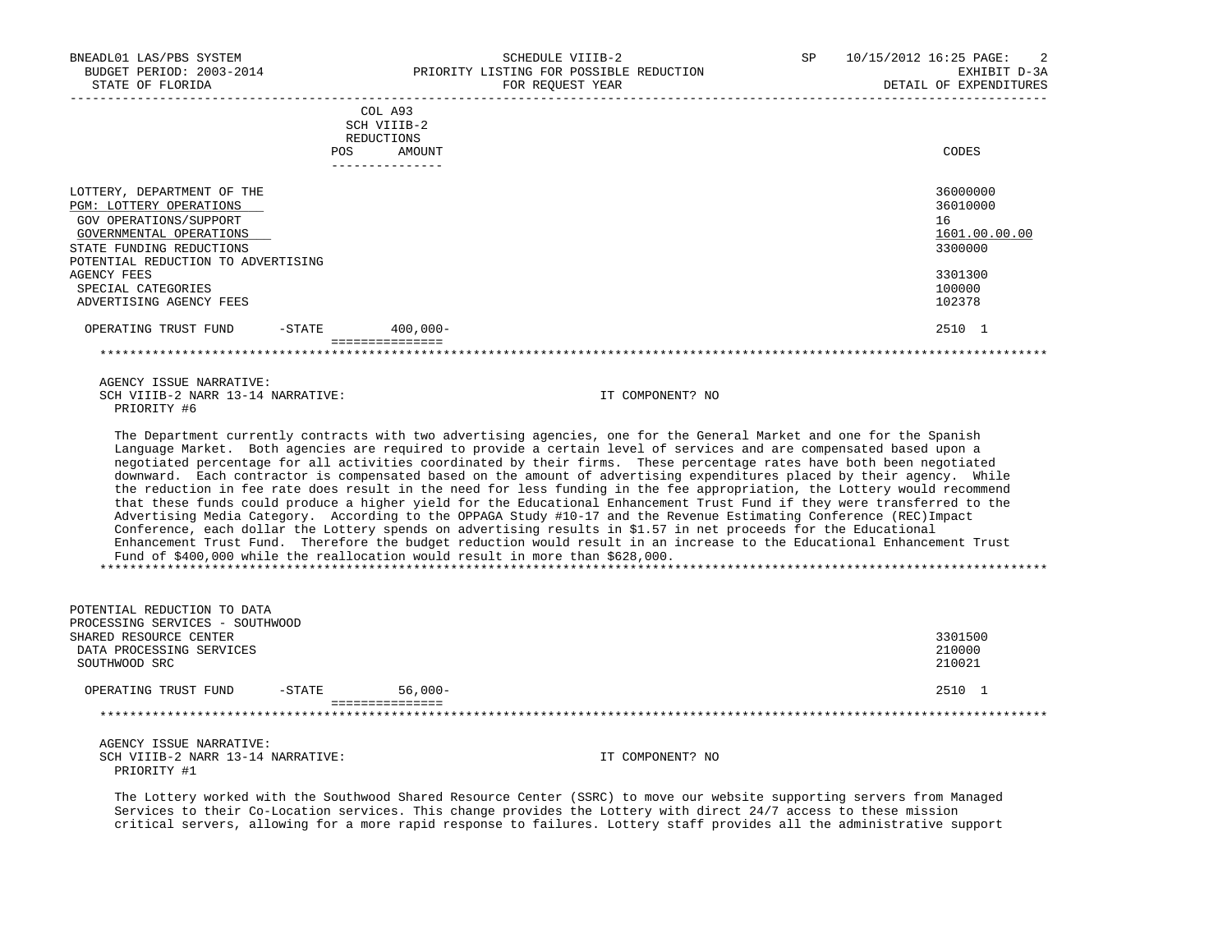| BNEADL01 LAS/PBS SYSTEM                                         | SCHEDULE VIIIB-2                                                                                                                                                                                                                                                                                                                                                            | SP | 10/15/2012 16:25 PAGE:<br>3            |
|-----------------------------------------------------------------|-----------------------------------------------------------------------------------------------------------------------------------------------------------------------------------------------------------------------------------------------------------------------------------------------------------------------------------------------------------------------------|----|----------------------------------------|
| BUDGET PERIOD: 2003-2014<br>STATE OF FLORIDA                    | PRIORITY LISTING FOR POSSIBLE REDUCTION<br>FOR REQUEST YEAR                                                                                                                                                                                                                                                                                                                 |    | EXHIBIT D-3A<br>DETAIL OF EXPENDITURES |
|                                                                 |                                                                                                                                                                                                                                                                                                                                                                             |    |                                        |
|                                                                 | COL A93<br>SCH VIIIB-2                                                                                                                                                                                                                                                                                                                                                      |    |                                        |
|                                                                 | REDUCTIONS                                                                                                                                                                                                                                                                                                                                                                  |    |                                        |
|                                                                 | POS<br>AMOUNT                                                                                                                                                                                                                                                                                                                                                               |    | CODES                                  |
|                                                                 | _______________                                                                                                                                                                                                                                                                                                                                                             |    |                                        |
| LOTTERY, DEPARTMENT OF THE                                      |                                                                                                                                                                                                                                                                                                                                                                             |    | 36000000                               |
| PGM: LOTTERY OPERATIONS                                         |                                                                                                                                                                                                                                                                                                                                                                             |    | 36010000                               |
| <b>GOV OPERATIONS/SUPPORT</b>                                   |                                                                                                                                                                                                                                                                                                                                                                             |    | 16                                     |
| GOVERNMENTAL OPERATIONS                                         |                                                                                                                                                                                                                                                                                                                                                                             |    | 1601.00.00.00                          |
| STATE FUNDING REDUCTIONS                                        |                                                                                                                                                                                                                                                                                                                                                                             |    | 3300000                                |
| POTENTIAL REDUCTION TO DATA                                     |                                                                                                                                                                                                                                                                                                                                                                             |    |                                        |
| PROCESSING SERVICES - SOUTHWOOD                                 |                                                                                                                                                                                                                                                                                                                                                                             |    |                                        |
| SHARED RESOURCE CENTER                                          |                                                                                                                                                                                                                                                                                                                                                                             |    | 3301500                                |
|                                                                 | for the servers and the SSRC bills the Lottery for electrical circuits and Rack Mounts at a cost of approximately \$1,076<br>per month (reduced from \$5,805 per month). This resulted in a cost savings of \$56,000 per year. The Educational<br>Enhancement Trust Fund will be the beneficiary of this cost savings.                                                      |    |                                        |
| POTENTIAL REDUCTION TO LAW                                      |                                                                                                                                                                                                                                                                                                                                                                             |    |                                        |
| ENFORCEMENT SALARY INCENTIVES                                   |                                                                                                                                                                                                                                                                                                                                                                             |    | 3301600                                |
| SPECIAL CATEGORIES                                              |                                                                                                                                                                                                                                                                                                                                                                             |    | 100000                                 |
| SALARY INCENTIVE PAYMENTS                                       |                                                                                                                                                                                                                                                                                                                                                                             |    | 103290                                 |
| OPERATING TRUST FUND<br>$-$ STATE                               | $2,000-$                                                                                                                                                                                                                                                                                                                                                                    |    | 2510 1                                 |
|                                                                 | ________________                                                                                                                                                                                                                                                                                                                                                            |    |                                        |
|                                                                 |                                                                                                                                                                                                                                                                                                                                                                             |    |                                        |
| AGENCY ISSUE NARRATIVE:                                         |                                                                                                                                                                                                                                                                                                                                                                             |    |                                        |
| SCH VIIIB-2 NARR 13-14 NARRATIVE:                               | IT COMPONENT? NO                                                                                                                                                                                                                                                                                                                                                            |    |                                        |
| PRIORITY #4                                                     |                                                                                                                                                                                                                                                                                                                                                                             |    |                                        |
|                                                                 | This appropriation category is utilized to make salary incentive payments in accordance with Florida Statutes when sworn<br>law enforcement officers obtain additional education credits. Based on the current levels in the organization, this<br>category could be slightly reduced. The Educational Enhancement Trust Fund will be the beneficiary of this cost savings. |    |                                        |
| POTENTIAL REDUCTION TO VENDOR<br>FUNDING - FULL SERVICE VENDING |                                                                                                                                                                                                                                                                                                                                                                             |    |                                        |
| MACHINES                                                        |                                                                                                                                                                                                                                                                                                                                                                             |    | 3301700                                |
| SPECIAL CATEGORIES<br>LOTTERY FSVM                              |                                                                                                                                                                                                                                                                                                                                                                             |    | 100000<br>102383                       |
|                                                                 |                                                                                                                                                                                                                                                                                                                                                                             |    |                                        |
| OPERATING TRUST FUND<br>$-$ STATE                               | 1,375,000-<br>================                                                                                                                                                                                                                                                                                                                                              |    | 2510 1                                 |
|                                                                 |                                                                                                                                                                                                                                                                                                                                                                             |    |                                        |
| AGENCY ISSUE NARRATIVE:                                         |                                                                                                                                                                                                                                                                                                                                                                             |    |                                        |
| SCH VIIIB-2 NARR 13-14 NARRATIVE:                               | IT COMPONENT? NO                                                                                                                                                                                                                                                                                                                                                            |    |                                        |
| PRIORITY #5                                                     |                                                                                                                                                                                                                                                                                                                                                                             |    |                                        |
|                                                                 |                                                                                                                                                                                                                                                                                                                                                                             |    |                                        |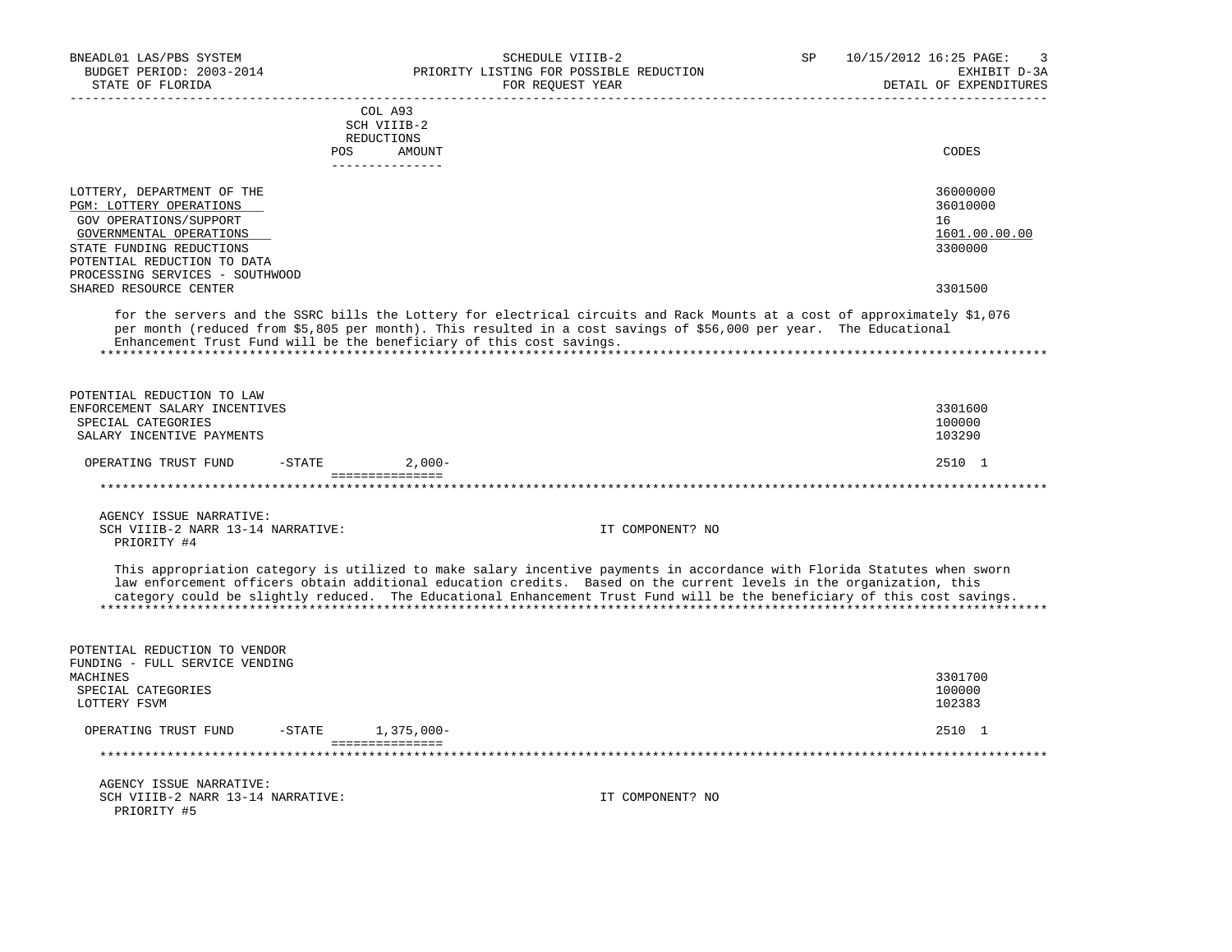| BNEADL01 LAS/PBS SYSTEM<br>BUDGET PERIOD: 2003-2014<br>STATE OF FLORIDA                                                                                                                                               | SCHEDULE VIIIB-2<br>PRIORITY LISTING FOR POSSIBLE REDUCTION<br>FOR REQUEST YEAR<br>_______________                                                                                                                                                                                                                                                                      | SP | 10/15/2012 16:25 PAGE:<br>4<br>EXHIBIT D-3A<br>DETAIL OF EXPENDITURES |
|-----------------------------------------------------------------------------------------------------------------------------------------------------------------------------------------------------------------------|-------------------------------------------------------------------------------------------------------------------------------------------------------------------------------------------------------------------------------------------------------------------------------------------------------------------------------------------------------------------------|----|-----------------------------------------------------------------------|
| COL A93<br>SCH VIIIB-2<br>REDUCTIONS<br>POS AMOUNT<br>---------------                                                                                                                                                 |                                                                                                                                                                                                                                                                                                                                                                         |    | CODES                                                                 |
| LOTTERY, DEPARTMENT OF THE<br>PGM: LOTTERY OPERATIONS<br>GOV OPERATIONS/SUPPORT<br>GOVERNMENTAL OPERATIONS<br>STATE FUNDING REDUCTIONS<br>POTENTIAL REDUCTION TO VENDOR<br>FUNDING - FULL SERVICE VENDING<br>MACHINES |                                                                                                                                                                                                                                                                                                                                                                         |    | 36000000<br>36010000<br>16<br>1601.00.00.00<br>3300000<br>3301700     |
| Enhancement Trust Fund, as machines will continue to generate revenue.                                                                                                                                                | Contract negotiations with the Terminal Games vendor resulted in an equipment allowance of \$1,375,000. The Lottery could<br>offer a one time reduction of this amount for Fiscal Year 2013-14. Since this would be using funds provided by the<br>vendor for the Full Service Vending Machines there would be no negative impact on the Transfer to the Educational    |    |                                                                       |
| POTENTIAL REDUCTION TO FULL SERVICE<br>VENDING MACHINE APPROPRIATION<br>CATEGORY<br>SPECIAL CATEGORIES<br>LOTTERY FSVM                                                                                                |                                                                                                                                                                                                                                                                                                                                                                         |    | 3301710<br>100000<br>102383                                           |
| OPERATING TRUST FUND<br>$-$ STATE<br>===============                                                                                                                                                                  | $2,940,000 -$                                                                                                                                                                                                                                                                                                                                                           |    | 2510 1                                                                |
| AGENCY ISSUE NARRATIVE:<br>SCH VIIIB-2 NARR 13-14 NARRATIVE:<br>PRIORITY #7                                                                                                                                           | IT COMPONENT? NO                                                                                                                                                                                                                                                                                                                                                        |    |                                                                       |
| impact the Lottery by \$21 million after the cost savings.                                                                                                                                                            | During the 2012 Legislative Session the Lottery was appropriated funds to allow for 350 Full Service Vending Machines<br>(FSVM). The Post Session Revenue Estimating Conference adopted an increase in the Lottery's Transfer to the Educational<br>Enhancement Trust Fund for Fiscal Year 2013-14 of \$21 million. Discontinuing the use of the FSVMs would negatively |    |                                                                       |
| REDUCTIONS DUE TO EFFICIENCIES<br><b>EXPENSES</b>                                                                                                                                                                     |                                                                                                                                                                                                                                                                                                                                                                         |    | 3306700<br>040000                                                     |
| OPERATING TRUST FUND<br>$-STATE$<br>===============                                                                                                                                                                   | $36,500-$                                                                                                                                                                                                                                                                                                                                                               |    | 2510 1                                                                |
|                                                                                                                                                                                                                       |                                                                                                                                                                                                                                                                                                                                                                         |    |                                                                       |
| AGENCY ISSUE NARRATIVE:<br>SCH VIIIB-2 NARR 13-14 NARRATIVE:<br>PRIORITY #2                                                                                                                                           | IT COMPONENT? NO                                                                                                                                                                                                                                                                                                                                                        |    |                                                                       |